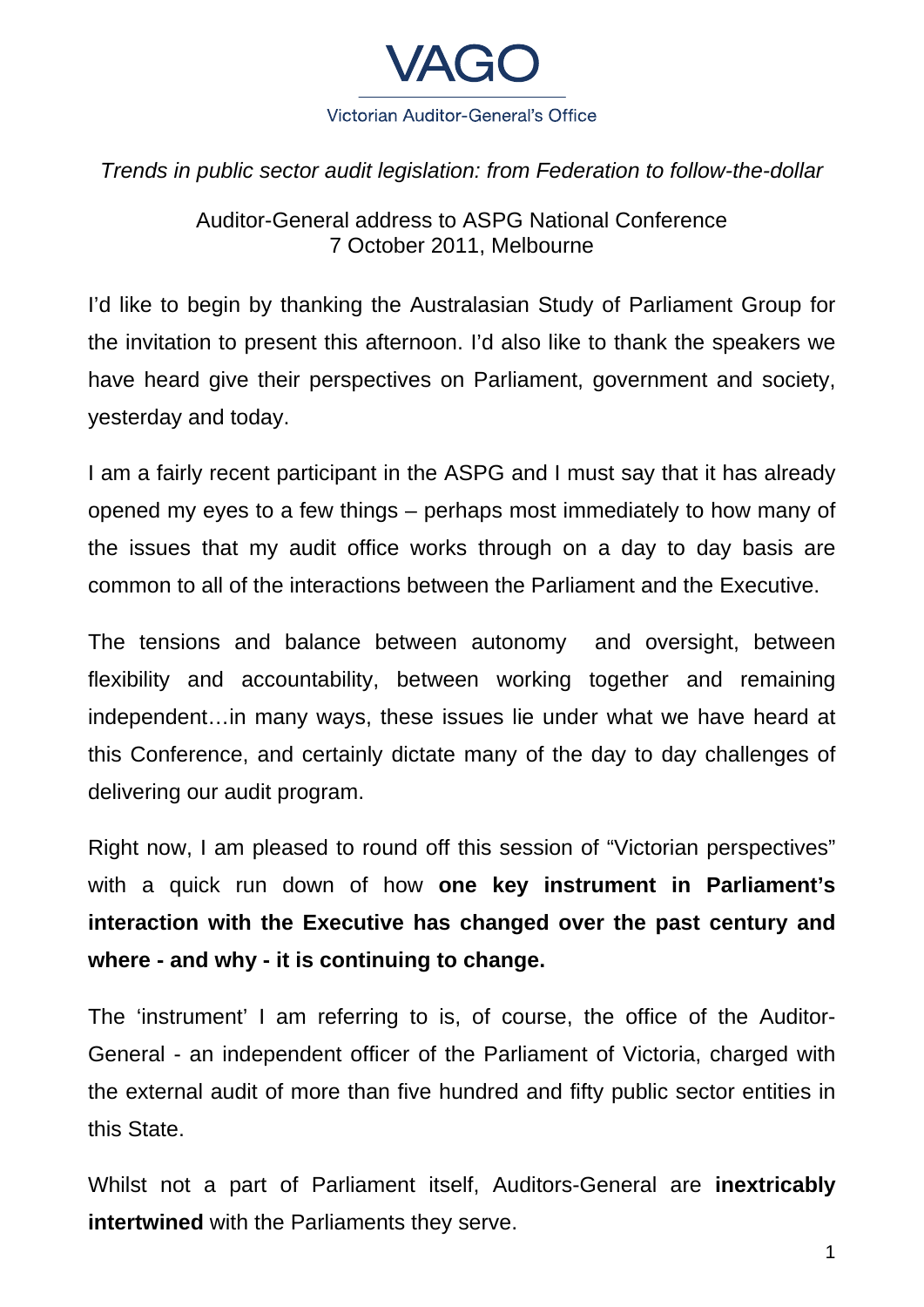In Victoria, Parliament guides the development of our audit program and oversees the Office budget and the appointment of the Auditor-General.

The Parliament, in turn, **makes good use** of the assurance and commentary we provide, using Auditor-General reports as one of their chosen sources of advice to inform new legislation, Committee inquiries, petitions, statements and debate.

Auditors-General are, indeed, **part of the Parliamentary infrastructure** and a key instrument for Parliament's oversight of the Executive.

So, to turn to the legislation underpinning the role of Auditor-General – **what changes have we seen**? Are we likely to see?

First, a quick look back:

Australian public sector audit legislation, and the practices and policies that underpin it, has passed through several distinct historical 'phases' since the turn of the nineteenth century.

Soon after Federation, a single Auditor-General was created in Victoria, with a permanent tenure and a direct reporting line to Parliament. This role provided 'attest audits' of **transactions**, working year-round, and often with auditors based directly in agencies – a kind of 'institutional audit' service, without the guidance of consistent national accounting and reporting standards. Although appointed by the Parliament, this kind of audit approach was vulnerable to capture, and was at risk of being 'mired in the detail' of thousands of transactions.

In 1958, the *Audit Act* introduced the discretion for the Victorian Auditor-General to determine the 'extent of check' – in other words, he could set his own scope for audit activities. This was the fledgling beginnings of a more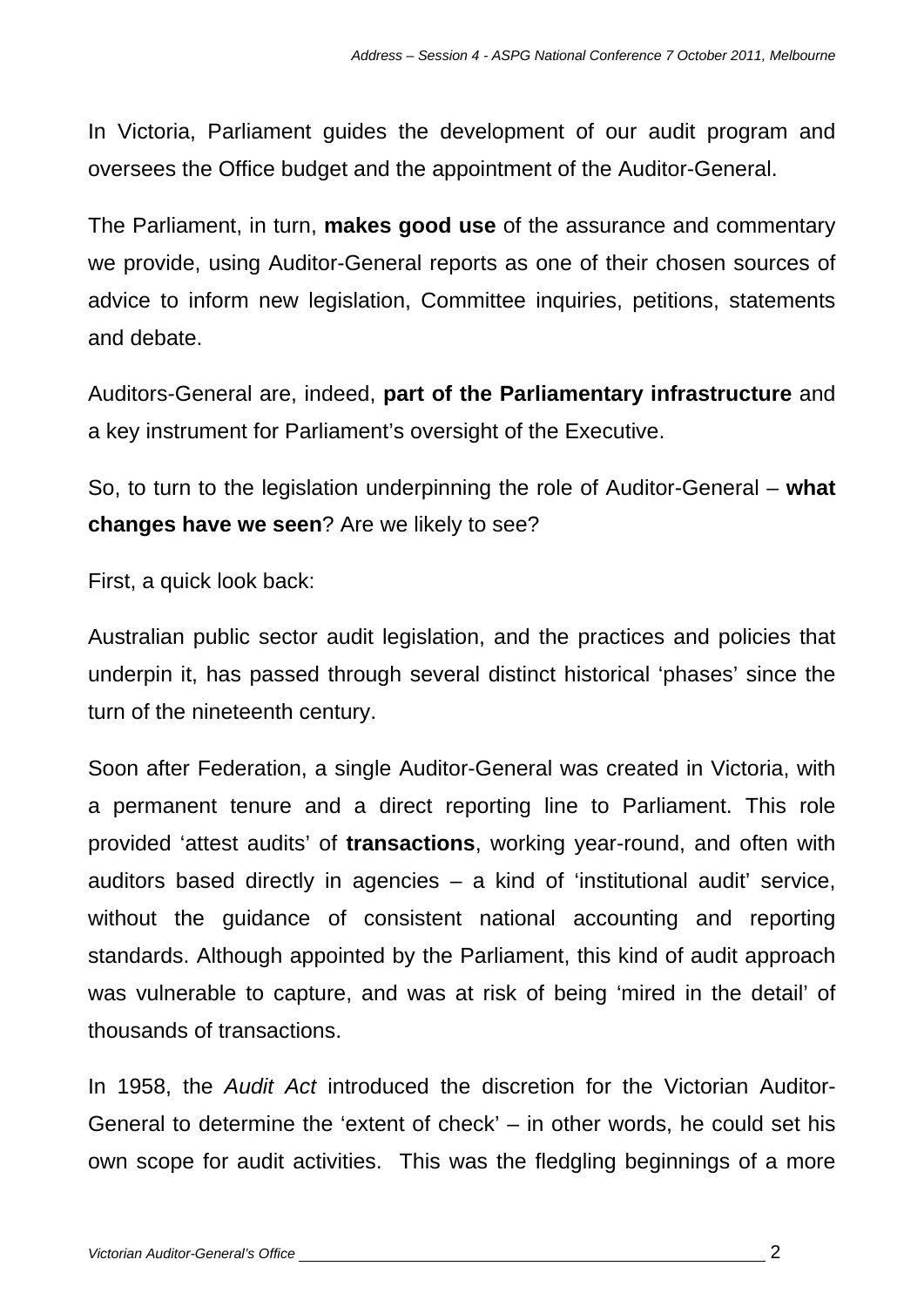risk-based approach to audit, and gave the Auditor-General additional independence from the Executive.

In the 1980s, an activist Victorian Auditor-General began to use this section of the Audit Act to do what we now see as early 'performance audits', undertaking special audits focussed on particular issues and risks within public sector financial activity.

Eventually, this led to the introduction in 1990 of amendments to the Audit Act - followed in 1994 by an entire new Audit Act, one that now **explicitly gave the Auditor-General the mandate to audit the 'efficiency, effectiveness and economy' of public sector activities.**

Coinciding with this, a new approach to financial auditing was introduced to the public sector. In line with changes in the accounting and auditing profession more broadly, the Auditor-General moved away from year-round audits of transactions to more **risk-based audits of systems** and **assurance on year-end reports.**

These major shifts in Victoria's audit legislation across the 1970s, 80s and 90s gave rise to the kinds of modern audit reports that Parliament now use – the distillation of targeted audits of systemic issues, and the provision of opinions on the reliability and accuracy of agencies' own financial reports. For the first time, Parliaments could ask their auditor to report to them **not just 'how much' – but 'how well'.** How well was government doing its job? How well was money spent? How well was the public interest guarded in major investments and dealings with the private sector?

With this **shift in mandate** came, obviously, a **more contentious** role for the Auditor-General. The Executive now came within the purview a new kind of critique, one with special powers to access any operational information and report directly to the elected legislature.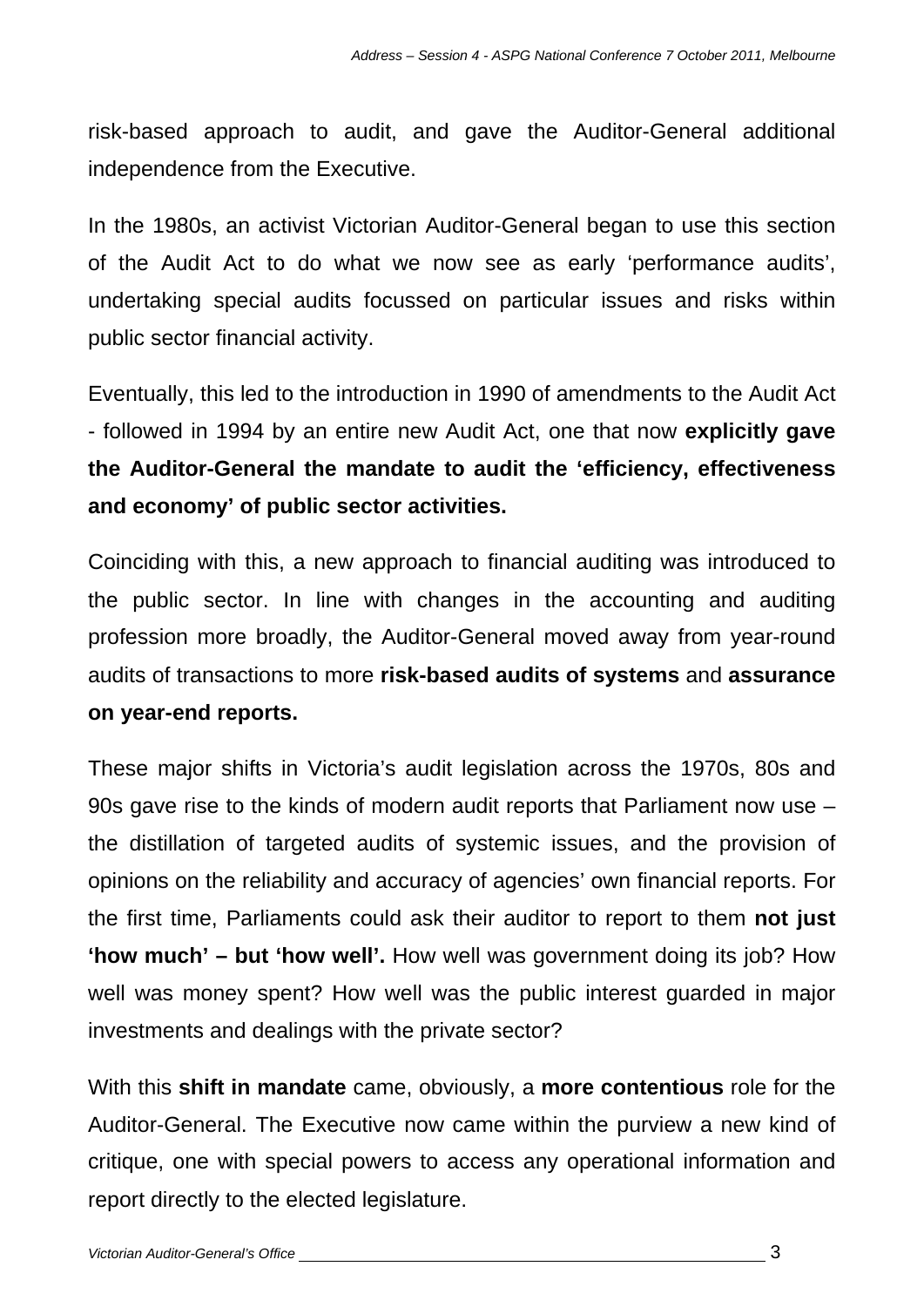I think of this second major phase as being the '**performance audit' reforms.** 

This shift to a more active, and more controversial, role for Auditors-General made necessary the third phase of public sector audit legislation in Victoria – the **'independence reforms'.**

Many of you here will recall the controversy of the 1990s when a past Victorian Premier privatised, and opened up to competition, large sections of the audit activity of the then Auditor-General, effectively removing all but a handful of the staff supporting Parliament's auditor. There was a public outcry at the perceived 'muzzling' of this key Parliamentary watchdog, and much talk of the importance of public sector audit being undertaken by a truly independent auditor. The need to tender to Government, year in and year out, was seen as **sorely undermining the possibility of such independence** – how could you deliver robust and public critiques of the public sector **to the very Government whom you hoped would re-engage you** at the end of your tender?

Following this outcry over independence, a new Government embarked on the most recent wave of reforms to sector audit legislation.

In 1999, **historic amendments** to Victoria's Constitution Act introduced special protection for the independence of the Auditor-General. Section 94B now states that the Auditor-General *"has complete discretion in the performance or exercise of his or her functions or powers and, in particular, is not subject to direction from anyone".* Balancing these profound new protections were a suite of new accountability requirements for the Auditor-General and his office, most notably the introduction of mandatory natural justice procedures for performance audits and the requirement for the Auditor-General to consult extensively with a committee of the Parliament in determining his audit program.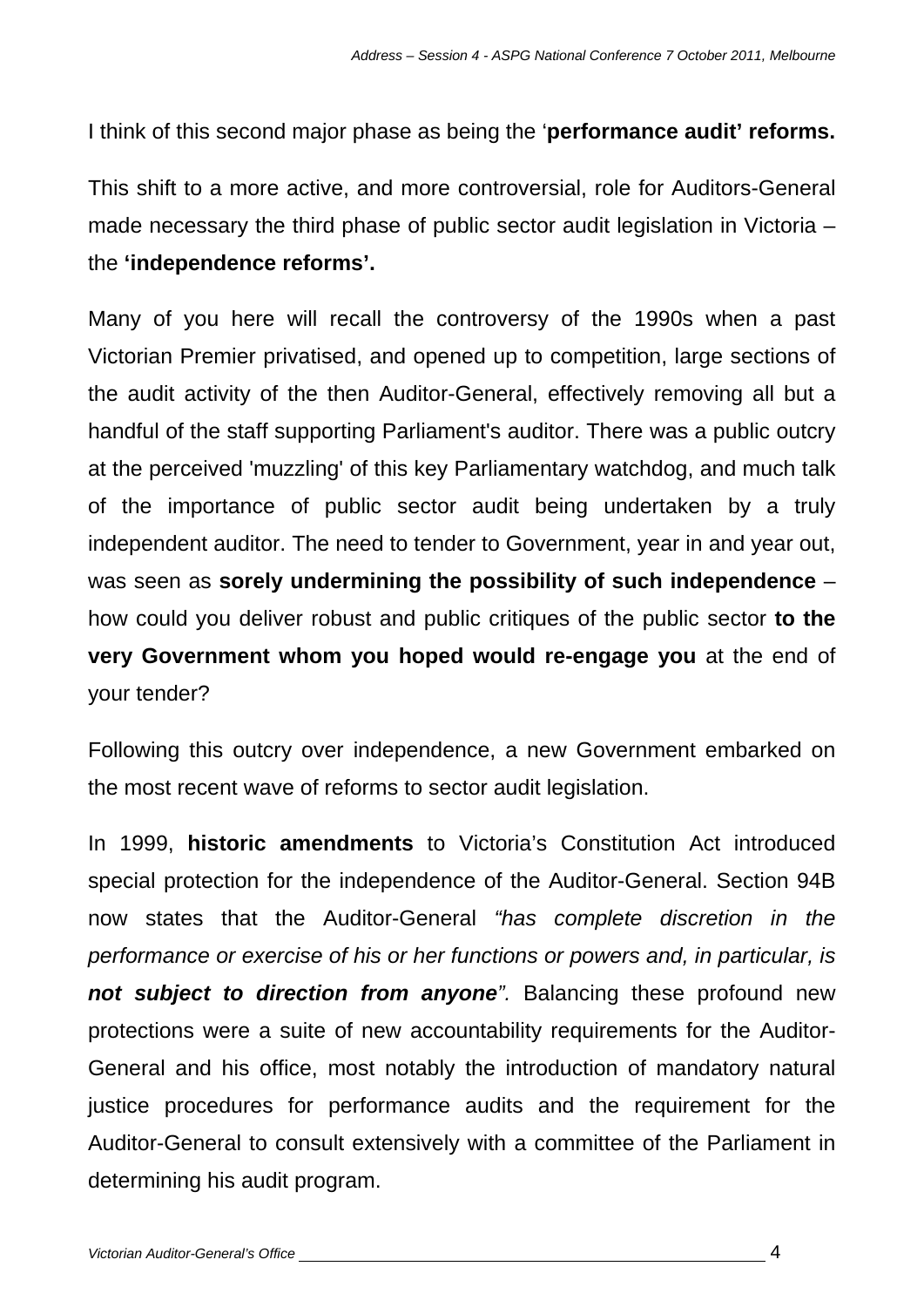This brief history **brings us to today** – and the final question we ask – **what reforms lie ahead** for this critical instrument of Parliamentary oversight of the Executive? What further changes are in the wind?

Two years ago I spoke before the Australasian Council of Public Accounts Committees, in Wellington, New Zealand. In front of representatives from more than two dozen Parliaments, I shared the results of research undertaken across all Australian jurisdictions, **benchmarking their public sector audit legislation against recently released Independence Standards** from the international association of Auditors-General, INTOSAI. These Standards measure how effective a Parliament's external audit function is, by how well it meets some basic criteria for being truly independent from the Executive.

Whilst we scored well on many counts, the **news for Victoria was not all good**.

There were significant gaps in our ability to cover the use of all public funds, due to the **erosion of Parliamentary accountability** arising from Victoria's increasing use of **private sector service delivery** – these activities are increasingly 'off radar' for the Auditor-General and therefore for the **Parliament** 

Troublingly, significant areas of audit of public sector entities **still relied on voluntary protocols** – in particular, the administration of courts and the Parliament itself remained 'off mandate', contrary to legislation in many other States.

The rights of audited government agencies and departments to **include comments** in the Auditor-General's reports to the Parliament, with no restrictions, abrogated some fundamental INTOSAI standards relating to the freedom for Auditors-General to report to Parliament.